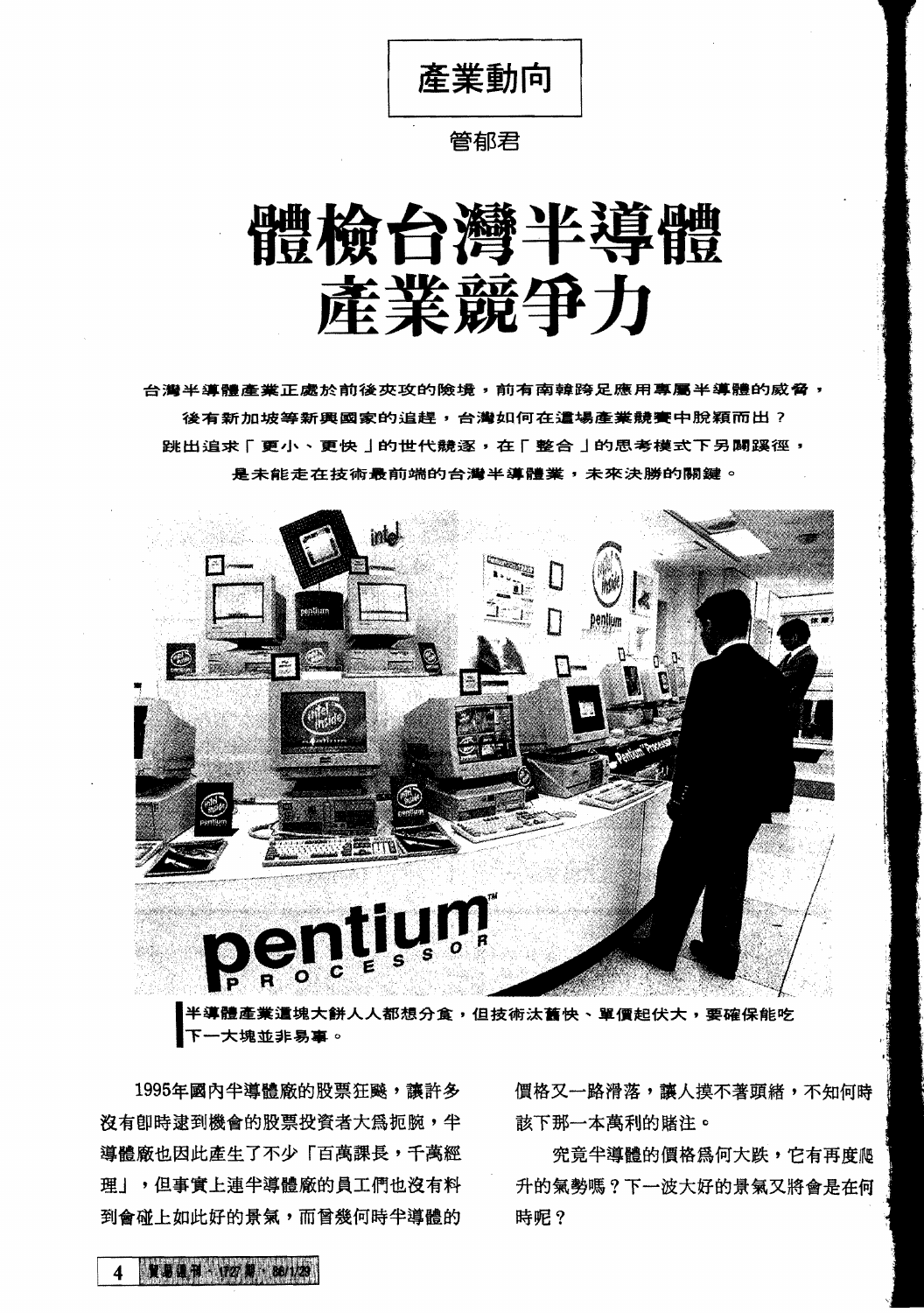要在記憶體的游戲中取得優勢,首要修件就是 技術領先,搶得先機。

#### f,. 市場大餅分食不易

i' **依據Electronic Business** News報導, 自 1984 年至今, 半 導體動態存取記憶體 (DRAM ) 每一個位元 (bit) 的價格,平 均每年下降 $26\%$ , 而體積與面積 均以驚人的涑度縮小, 高科技產 品輕、薄、短、小的境界大半仰 顧半導體技術的進展。但若依據 單位賣價的下降幅度,預測半道

體的景氣不再,似乎不是很正確的,因為全球 的半導體產業目前已是一項超過每年1,200億 美元,而且金額年年上升的生意,這塊大餅人 人想分食,但要確保能吃下一大塊卻非易事, 因為單位價格雖有波動起伏,不變的趨勢是快 谏地走下坡。

以過去幾年來全球半導體產業的經驗爲例 ,當記憶體銷路好時,各國、各大公司積極加 蓋新廠,以提高產能,但一窩蜂跟淮的結果, 難免供過於求,時值 Windows 95作業系統呼 之欲出,以為能够帶動對記憶體的需求,熟料 Windows 95 銷售不盡理想,使得記憶體的景 氣看似回天乏術,但記憶體價格之下降,卻反 而刺激 Windows 95以及其他對記憶體需求高 之應用系統的市場,並回饋至記憶體市場,而 使記憶體的價格輕微上漲,但當它上漲的幅度 尚差强人意時,更高密度的記憶體量產技術又 臻成熟,出現於市場上,馬上抑制了價格的繼 繪上漲。

因此要在記憶體的遊戲中取得優勢, 首要 條件就是技術領先,搶得先機,若靠著前一世

~



代的技術在市場上搶食,就算景氣再好,與領 先者相較之下,也只不過是拾得了殘羹剩飯。

### 台灣半導體產業的結構

半導體產業的產品大致可分為三類:記憶 體、中央處理器(CPU)與應用專屬半導體 (ASIC) 。國內半導體產業是以ASIC 的製程代工為大宗,其次為記憶體的生產,而 CPU則為極少數,因為全球CPU的設計與 生產均由美國的英代爾 (Intel) 與摩托羅拉 ( Motorola) 獨霸。

ASIC的特色為少量、多樣、高單價, 其所需製程技術的創新,為三類產品中要求最 低者;最高者為記憶體。記憶體被視為資訊產 品中的日用品 (commodity) , 具有與AS I C相反的特性:多量、少樣、低單價。我國半 導體產業的發展偏重於ASIC的製程代工, 也就是為設計ASIC的公司進行製程,在半 .<br>道體製造工廠的管理,有獨到的經驗,但A S I C製程技術的創新不似記憶體嚴苛,因而在 製程技術上的提升,速度不如記憶體製造者。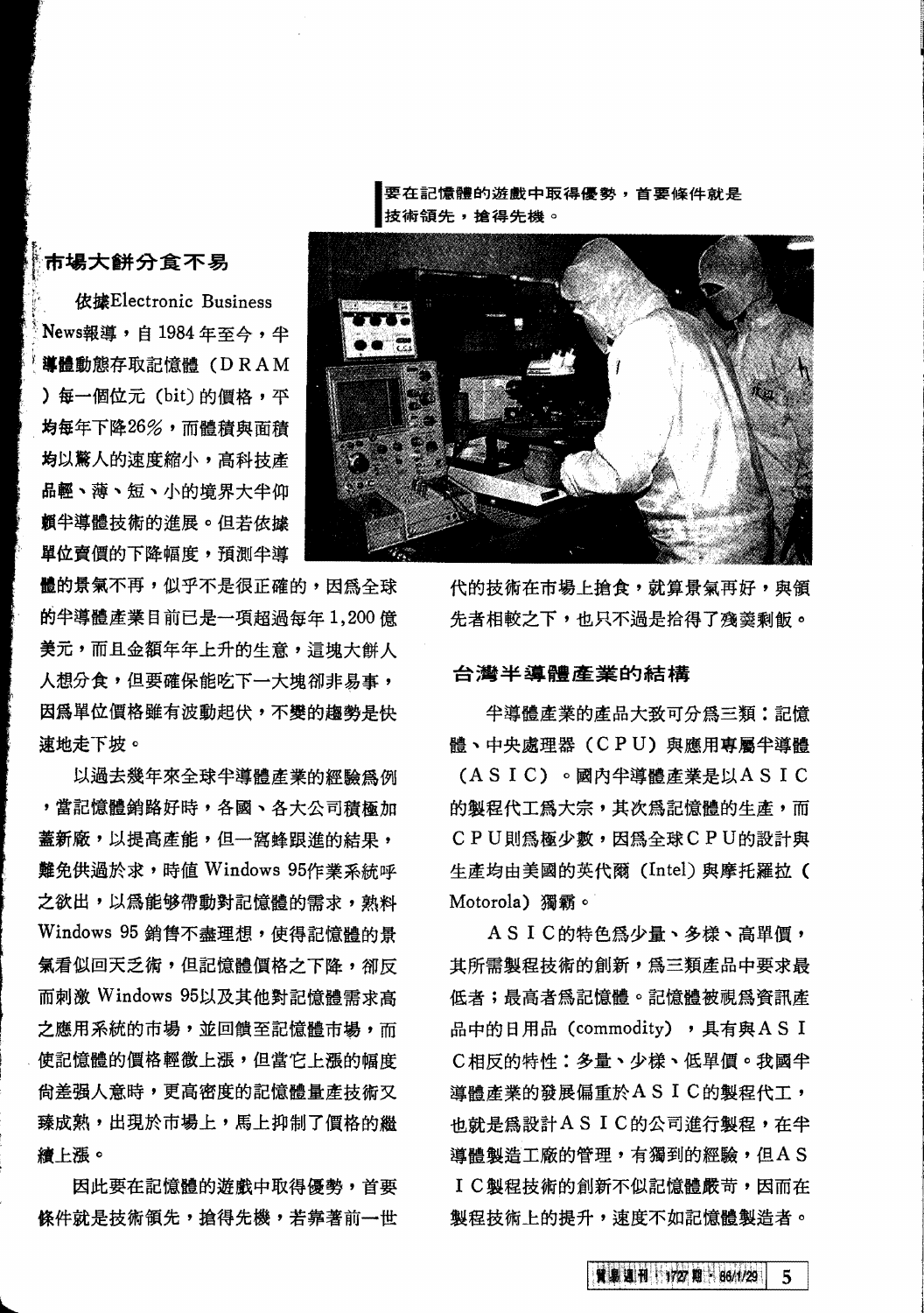### **静爭對手前後夾攻**

若記憶體製造導向的國家堅守陣營,不跨 ~ASIC~~.tM~a.UASIC.~ ~~~~~*..*~~.~~m.~~.om~ 導向的半導體產業不會造成嚴重的威脅。但不<br>幸的是,例如南韓對記憶體製造技術的歷久專 注,已使其駕馭日本之上(奇怪的是韓貨並不 比日貨貴,因為日貨具有品牌的優勢),而南 韓已悄悄地對ASIC的製造表示青睞。

目前因其在工廠管理的能力尙不及我國( 少量多様的生產管理比多量少樣的生產管理困 難),而無壓倒性的優勢,但稍假以時日,挾 其高超的技術與工廠管理能力,在技術好、管 理好的條件下,良率必然高, 国時其較低的成 本必然壓擠我國AS I C的毛利。

上述是來自半導體先進國家的威脅,至於 在新興國家方面,如新加坡與馬來西亞,近年 來的投入頗令人矚目,尤其是新加坡政府之大 手筆––投資10億美元,開發點二五 (.25) 微米的量產技術,企圖打破半導體產業的主要 進入障礙––技術與資金。

不是筆者在此危言聳聽,舉例說明,南韓 日前已具有160億位元 (.13微米) 記憶體之實 驗室製浩技術,而我國連10億位元 (.18微米) 記憶體之實驗室製造技術都不存在,以半導體 界常引用「每4倍容量為一世代」之規則來說 ,我國的技術落後了兩個世代!

過去我國的半導體技術難道都在原地踏步 嗎?當然不是的,過去我國與先進國家的差距 号只是兩個世代而已!我們已進步了很多,但 顯然南韓比我們進步得更多。技術進展的速度 往往與研發的投資有直接的關連。我國官、商 加總,研發的經費約為每年3億美元,而南韓 僅三星 (Samsung) 一家公司, 每年即投入66 億美元;而美國的英代爾,每年的研發投資更 高達 150 億美元。雖然以產值的比例而言, 3 **億美元的投資看似不低(大約6%,英代爾約** 為8%),但這是分散的資源,效果遠不如集 中的資源。

我國到底在這場半導體產業的競賽中,表 現得够不够爭氣?技術的落差顯示出不是很爭 氯的樣子,但這倒也不是明知故犯,而是如前 所述,我國過去所專注的方向不需走在技術的 前端,往往自委託代工的公司移轉前幾世代的 技術,再加以改良,就能够將本位做得很好了 。 追究根由的結果,似乎我國技術的落差也是 情有可原,可是目前我國已是處於前後夾攻的 情勢,如果不再做有系統的改變,則恐怕與大 好景氣沒有什麼緣份了!

### **技術研發的瓶頸**

半導體產業不能以一般產業視之。一般產 業,甚至是其他高科技產業的產能成長幅度, 頂多是以(數十)百分比計,世界上沒有其他 產業的產能,能像半導體產業以每年數倍成長 的,撇開新廠的加入不說,只要良率加倍,產 能即加倍;一個工廠由初產到全產,其良率又 豈止加倍。總之,這場競爭的時效太重要了, 只要一步沒有踏穩,就會被摒絕於外。

我國的半導體產業絕不是各公司單打獨鬪 就能在木米的競賽中脫親而出的,未來找國牛 就能在未來的競賽中脫穎而出的,未來我國半<br>導體技術的研發,必須著重於全國資源的整合 導體技術的研發,必須著重於全國資源的整合<br>,而領導整合者,政府必須有「捨我其誰」的 認知。但政府所出的資本若僅加惠於某些公司